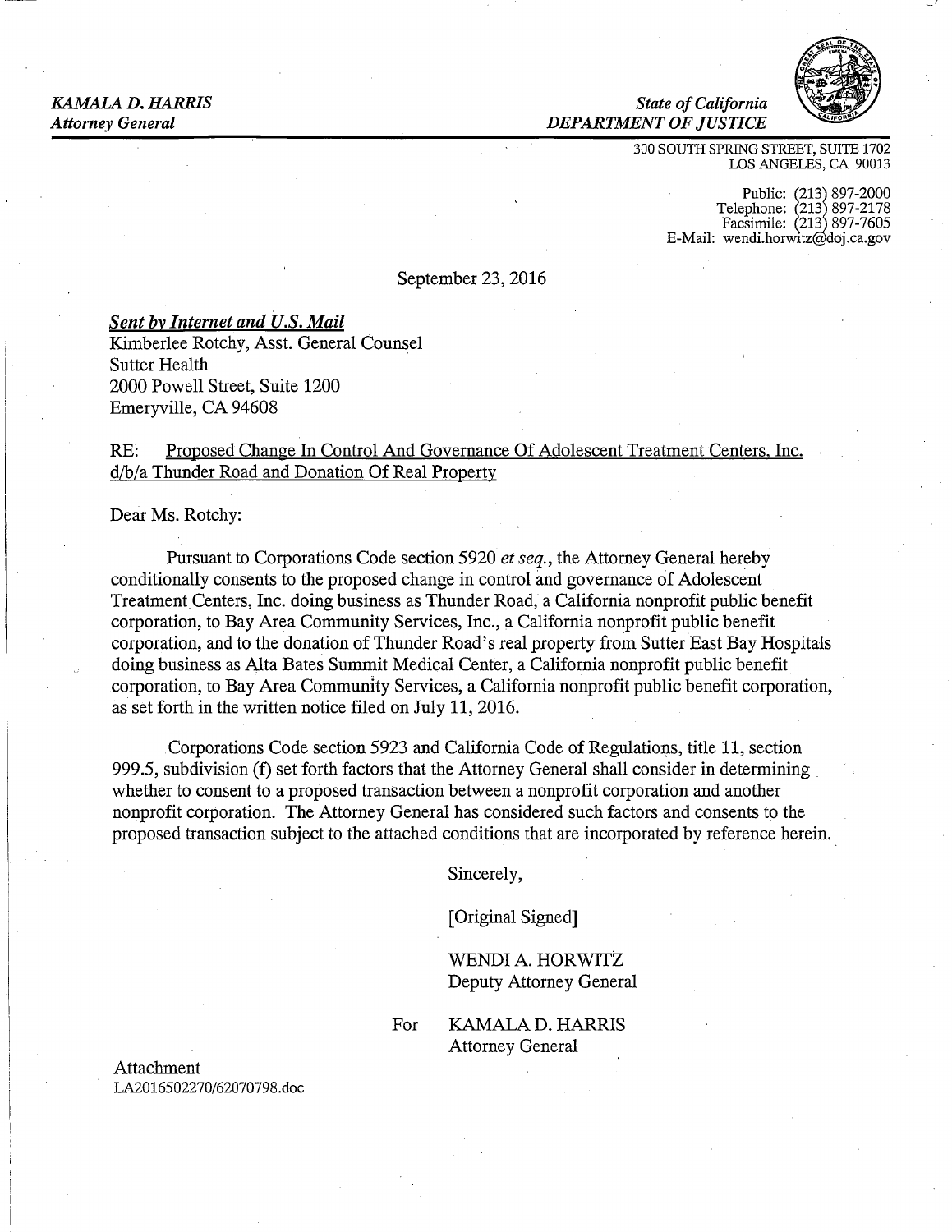**Conditions to Change in Control and Governance of Adolescent Treatment Centers, Inc. and Transfer of Real Property and Approval of the Member Substitution and Donation Agreement by and among Adolescent Treatment Centers, Inc., Sutter East Bay Hospitals, Bay Area Community Services and Bay Area Community Services Housing Corporation** 

I.

These Conditions shall be legally binding on Adolescent Treatment Centers, Inc. d/b/a Thunder Road, a California nonprofit public benefit corporation, Sutter East Bay Hospitals d/b/a Alta Bates Summit Medical Center, a California nonprofit public benefit corporation, Bay Area · Community Services, Inc., a California nonprofit public benefit corporation, and Bay Area Community Services Housing Corporation, a California nonprofit public benefit corporation, any other subsidiary, parent, general partner, limited partner, member, affiliate, successor, successor in interest, assignee, or person or entity serving in a similar capacity of any of the above-listed entities, any entity succeeding thereto as a result of consolidation, affiliation, merger, or acquisition of all or substantially all of the real property or operating assets of Adolescent Treatment Centers Inc. or the real property on which Thunder Road Chemical Dependency Recovery Hospital and Group  $Home<sup>1</sup>$  is located, any and all current and future owners, lessees, licensees, or operators of Thunder Road Chemical Dependency Recovery Hospital and Group Home, and any and all current and future lessees and owners of the real property on which Thunder Road Chemical Dependency Recovery Hospital and Group Home is located.

II.

. The transaction approved by the Attorney General consists of the Membership Substitution and Donation Agreement dated April 1, 2016, any agreements or documents referenced in or attached as an exhibit to the Membership Substitution and Donation Agreement. Adolescent Treatment Centers, Inc., Sutter East Bay Hospitals, Bay Area Community Services, Inc., and Bay Area Community Services Housing Corporation shall fulfill the terms of the Member Substitution and Donation Agreement and any other documents referenced therein and shall notify the Attorney General in writing of any proposed modification or rescission of any of the terms of these agreements. Such notifications shall be provided at least thirty days prior to their effective date in order to allow the Attorney General to consider whether they affect the factors set forth in Corporations Code section 5923.

1

<sup>&</sup>lt;sup>1</sup> Throughout this document, the term "Thunder Road Chemical Dependency Recovery Hospital and Group Home" shall mean the 50-bed chemical dependency recovery hospital and group home located at  $390-40^{th}$  Street, Oakland, CA 94609, included on the two licenses issued to Adolescent Treatment Centers, Inc. ( one by the California Department of Public Health to operate a chemical dependency recovery hospital effective January 5, 2016, and one by the California Department of Social Services' Community Care Licensing Division to operate a group home effective December 29, 1993).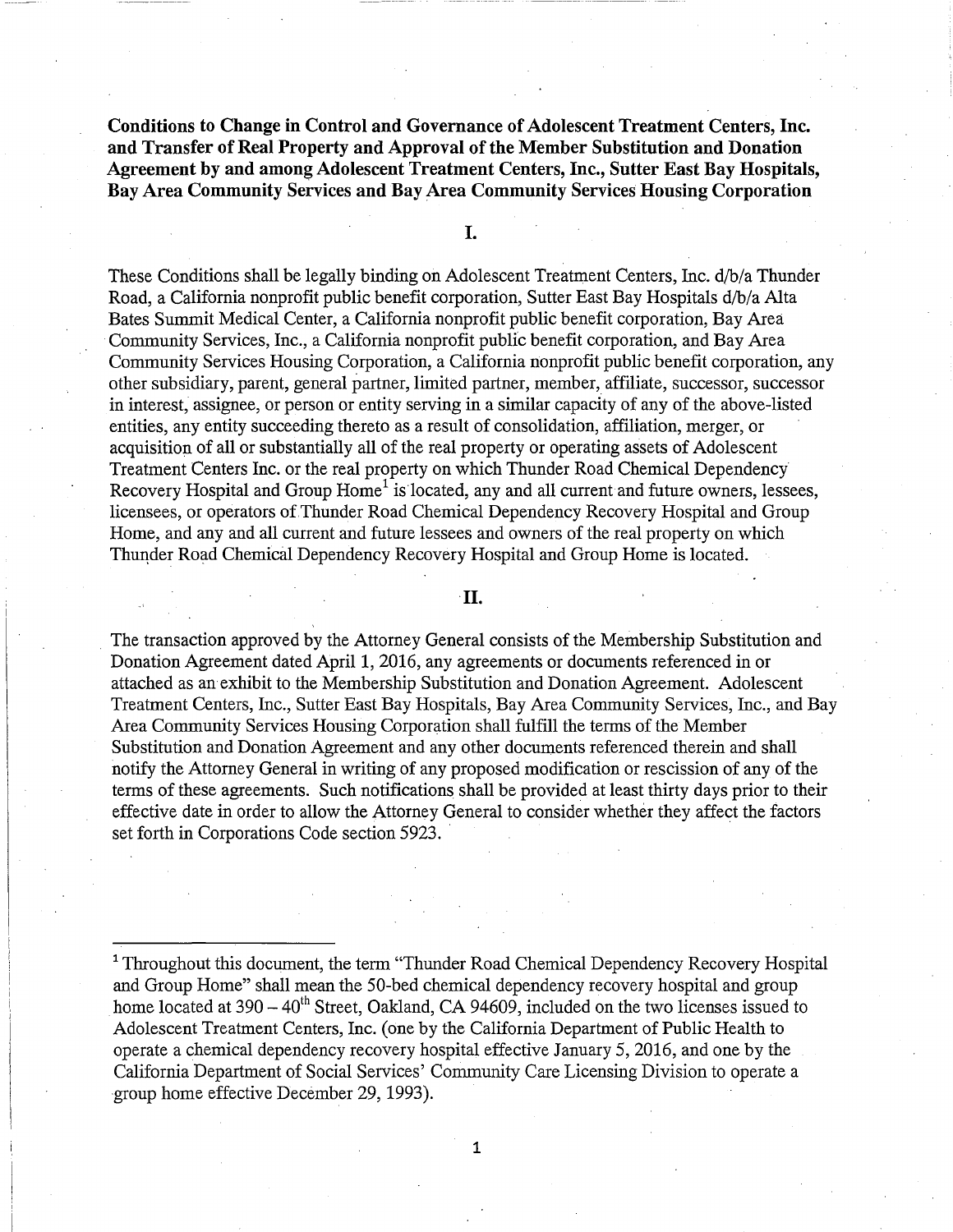. For five years from the closing date of the Membership Substitution and Donation Agreement, Adolescent Treatment Centers, Inc., Sutter East Bay Hospitals, Bay Area Community Services, Inc., Bay Area Community Services Housing Corporation, and all future owners, managers, lessees, or operators of Thunder Road Chemical Dependency Recovery Hospital and Group Home shall be required to provide written notice to the Attorney General and obtain the Attorney General's consent at least ninety days prior to entering into any agreement or transaction to do any of the following:

(a) Sell, transfer, lease, exchange, option, convey, manage, or otherwise dispose of Thunder Road Chemical Dependency Recovery Hospital and Group Home;

· (b) Transfer control, responsibility, management, or govemance of Adolescent Treatment Centers, Inc. The substitution or addition of a new corporate member or members of Bay Area Community Services, Inc., Bay Area Community Services Housing Corporation, or Adolescent Treatment Centers, Inc. that transfers the control of, responsibility for or governance of Adolescent Treatment Centers, Inc. shall be deemed a transfer for purposes of this Condition. The substitution or addition of one or more members of the governing body of Bay Area Community Services, Inc., Bay Area Community Services Housing Corporation, or Adolescent Treatment Centers, Inc. or any arrangement, written or oral, that would transfer voting control of the members of the governing body of Bay Area Community Services, Inc., Bay Area Community Services Housing Corporation, or Adolescent Treatment Centers, Inc. shall also be deemed a transfer for purposes of this Condition.

### . IV.

For five years from the closing date of the Membership Substitution and Donation Agreement unless otherwise stated, Thunder Road Chemical Dependency Recovery Hospital and Group Home shall be operated and maintained as a 50-bed licensed chemical dependency recovery hospital (as defined in California Health and Safety Code, sections 1250 and 1250.3) and as a group home (as defined in California Health and Safety Code, sections 1500 and 1502.3). Bay Area Community Services, Inc., Bay Area Community Services Housing Corporation, or Adolescent Treatment Centers, Inc. shall not place all or any portion of its above-listed licensedbed capacity or services in voluntary suspension or surrender its licenses for any of these beds or services.

### v.

For five years from the closing date of the Membership Substitution and Donation Agreement, Adolescent Treatment Centers Inc. shall be certified to participate in the Medi-Cal program at Thunder Road Chemical Dependency Recovery Hospital and Group Home.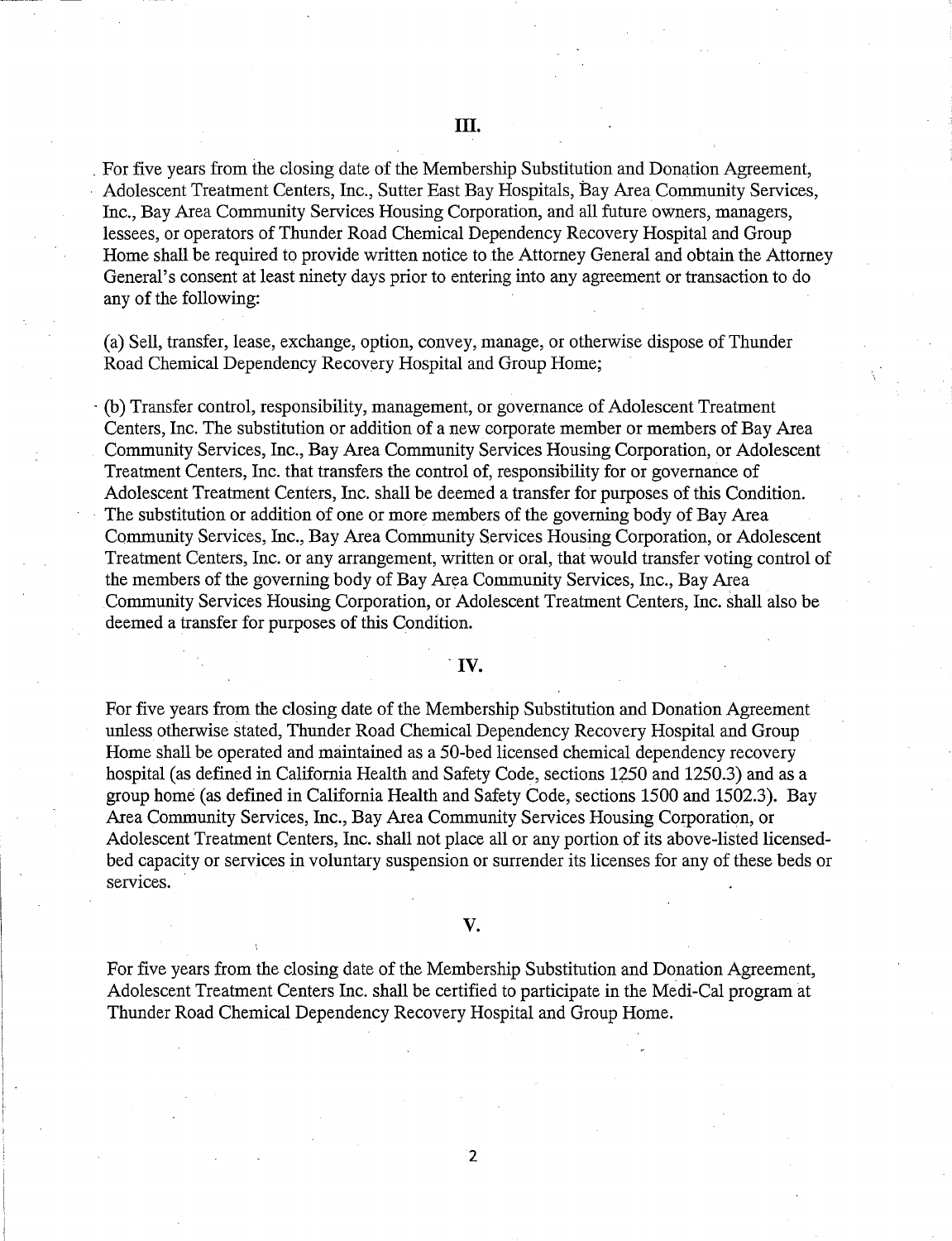Adolescent Treatment Centers, Inc. shall maintain the following contracts, including any superseding, successor, or replacement contracts, and any amendments and exhibits thereto with Contra Costa County, County of Alameda, City and County of San Francisco, and County of Santa Cruz and/or its subdivisions, departments, or agencies for services at Thunder Road Chemical Dependency Recovery Hospital and Group Home until they expire unless the contract is terminated for cause:

(a) Contra Costa County Contract No. 74-106-18 for Mental Health Services for Seriously Emotionally Disturbed Dually-Diagnosed Adolescents;

(b) Contra Costa County Contract No. 24-443-34 for Adolescent Residential Chemical Dependency - AOD;

(c) Alameda County Probation Department Master Contract No. 900034, Procurement Contract No. 12007 for Drug Education and Treatment Services for youth residing at Camp Wilmont Sweeney.

(d) Alameda County Health Care Services Agency-Department of Behavioral Health Master Contract No. 900034, Procurement Contract No. 13425 for Mental Health and Tobacco;

(e) Alameda County Health Care Services Agency-Department of Behavioral Health Master Contract No. 900034, Procurement Contract No. 13376 for Alcohol and Drug Treatment;

(f) Alameda County Public Health Department Master Contract No. 900034, Procurement Contract No. 12320 for Tobacco Cessation Training;

(g) City and County of San Francisco Department of Public Health, Community Behavior Health Services Contract No. BPHM12000012 for Day Treatment and Outpatient Services; and

(h) County of Santa Cruz Health Services Agency-Mental Health & Substance Abuse Services Contract No: 4003 for Mental Health Services for Children and Adolescents who are County Medi-Cal beneficiaries.

#### VII.

There shall be no discrimination against any lesbian, gay, bisexual, or transgender individuals at Thunder Road Chemical Dependency Recovery Hospital and Group Home. This prohibition must be explicitly set forth in Thunder Road Chemical Dependency Recovery Hospital and Group Home's written policies, adhered to, and strictly enforced.

3